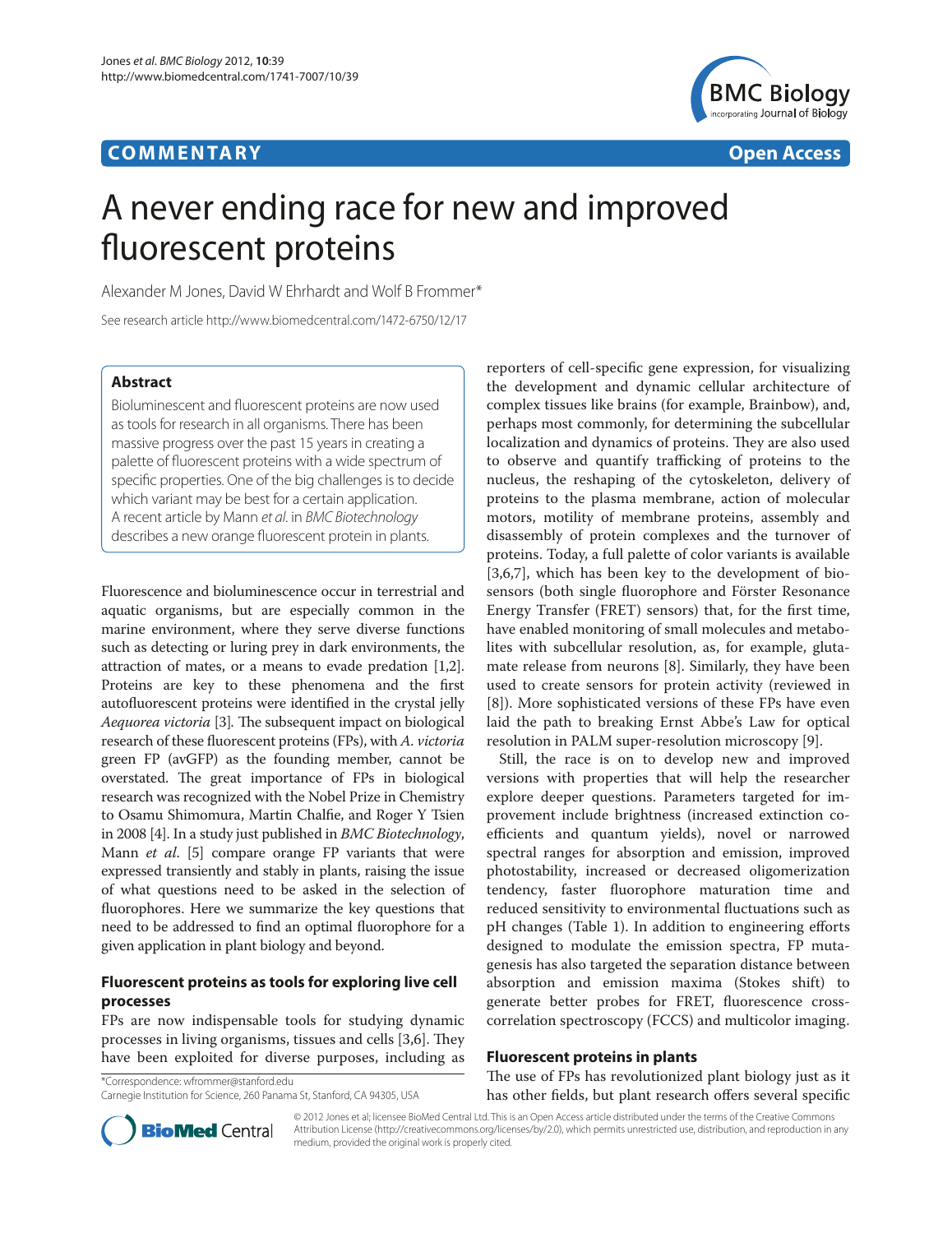challenges to effective use of FP-based tools. For example, chlorophyll and stress-induced phenolics often result in significant autofluorescence in the same spectrum as the emission of FPs, which must therefore be spectrally avoided or overcome with brighter signals. Furthermore, rapid work in plant cell culture or transient expression systems is more limited compared to mammalian cell biology (for example, due to massive overexpression when using Agrobacterium-based transient expression in tobacco leaves and lack of plant cell type-specific cell

cultures), and analysis of stably transformed individuals is, though time consuming, generally preferred. The work of Mann *et al*. [5] in characterizing fluorescence of stable transgenic plants expressing less utilized bright orange fluorescent proteins (OFPs) helps to overcome some of the challenges of autofluorescence and lowers the barriers to adoption of OFPs. Perhaps we are nearing a point in which plant biologists will rapidly take better advantage of more FP tools as their utility is increasingly demonstrated. Indeed, besides the underutilization of the

|  |  | Table 1. Focus areas for fluorescent protein (FP) optimization |  |  |
|--|--|----------------------------------------------------------------|--|--|
|--|--|----------------------------------------------------------------|--|--|

| FP property                                                                                    | <b>Examples for relevance</b>                                                                                                                                                                                       | Reference     |
|------------------------------------------------------------------------------------------------|---------------------------------------------------------------------------------------------------------------------------------------------------------------------------------------------------------------------|---------------|
| Reduce or increase sensitivity to environmental changes<br>(for example, pH, ionic conditions) | Reduce sensitivity to gain specificity of response as in metabolite sensors;<br>or increase as in high pH sensitivity of Keima tracer for compartmentalization<br>and membrane topology                             |               |
| Monomer versus oligomerization                                                                 | Especially important for environments in which diffusion is constrained like<br>membranes                                                                                                                           | $[b-e]$       |
| Folding time                                                                                   | Important for time-sensitive expression studies and some cell biology<br>applications like protein trafficking                                                                                                      | [f]           |
| Brightness (quantum yield and extinction coefficient)                                          | Generally, brighter FPs are important for getting signal above high background<br>or when imaging biomolecules or processes that have low abundance<br>(for example, when measuring expression from weak promoters) |               |
| Absorption and emission spectra (color change, stokes<br>shift, narrowing of spectra)          | Important for avoiding autofluorescence, multicolor imaging and/or specialized<br>imaging modalities such as multiphoton and Stimulated emission depletion<br>microscopy (STED)                                     | $[a, j, k-p]$ |
| Monoexponential decay                                                                          | Important for Fluorescence-lifetime imaging microscopy (FLIM)                                                                                                                                                       | [q, q]        |
| Photoswitching, photoactivation and photoconversion                                            | Important for monitoring dynamics of proteins and protein populations                                                                                                                                               | [r, s]        |
| Photostability                                                                                 | Important for extended, high-resolution and/or single molecule imaging                                                                                                                                              | [e, t, u]     |

a. Tantama M, Hung YP, Yellen G: **Imaging intracellular pH in live cells with a genetically encoded red fluorescent protein sensor.** *J Am Chem Soc* 2011, **133:**10034-10037.

- b. Baird GS, Zacharias DA, Tsien RY: **Biochemistry, mutagenesis, and oligomerization of DsRed, a red fluorescent protein from coral.** *Proc Natl Acad Sci U S A* 2000, **97:**11984-11989.
- c. Campbell RE, Tour O, Palmer AE, Steinbach PA, Baird GS, Zacharias DA, Tsien RY: **A monomeric red fluorescent protein.** *Proc Natl Acad Sci U S A* 2002, **99:**7877-7882.
- d. Espagne A, Erard M, Madiona K, Derrien V, Jonasson G, Levy B, Pasquier H, Melki R, Merola F: **Cyan fluorescent protein carries a constitutive mutation that prevents its dimerization.** *Biochemistry* 2011, **50:**437-439.
- e. Shu X, Lev-Ram V, Olson ES, Aguilera TA, Jiang T, Whitney M, Crisp JL, Steinbach P, Deerinck T, Ellisman MH, Ellies LG, Nguyen QT, Tsien RY: **Spiers Memorial Lecture. Breeding and building molecular spies.** *Faraday Discuss* 2011, **149:**9; discussion 63-77.
- f. Andrews BT, Gosavi S, Finke JM, Onuchic JN, Jennings PA: **The dual-basin landscape in GFP folding.** *Proc Natl Acad Sci U S A* 2008, **105:**12283-12288.
- g. Subach OM, Cranfill PJ, Davidson MW, Verkhusha VV: **An enhanced monomeric blue fluorescent protein with the high chemical stability of the chromophore.**  *PLoS One* 2011, **6:**e28674.
- h. Hunt ME, Scherrer MP, Ferrari FD, Matz MV: **Very bright green fluorescent proteins from the Pontellid copepod Pontella mimocerami.** *PLoS One* 2010, **5:**e11517.
- i. Goedhart J, von Stetten D, Noirclerc-Savoye M, Lelimousin M, Joosen L, Hink MA, van Weeren L, Gadella TW Jr, Royant A: **Structure-guided evolution of cyan fluorescent proteins towards a quantum yield of 93%.** *Nat Commun* 2012, **3:**751.
- j. Olenych SG, Claxton NS, Ottenberg GK, Davidson MW: **The fluorescent protein color palette.** In *Current Protocols in Cell Biology.* 2008/01/30 edition. Edited by Bonifacino JS, Dasso M, Harford JB, Lippincott-Schwartz J, Yamada KM. Hoboken, NJ: John Wiley & Sons, Inc.; 2007: 21.25.21-21.25.34.
- k. Day RN, Davidson MW: **Fluorescent proteins for FRET microscopy: Monitoring protein interactions in living cells.** *Bioessays* 2012, **34:**341-350.
- l. Mathur J: **The illuminated plant cell.** *Trends Plant Sci* 2007, **12:**506-513.
- m. Shcherbo D, Murphy CS, Ermakova GV, Solovieva EA, Chepurnykh TV, Shcheglov AS, Verkhusha VV, Pletnev VZ, Hazelwood KL, Roche PM, Lukyanov S, Zaraisky AG, Davidson MW, Chudakov DM: **Far-red fluorescent tags for protein imaging in living tissues.** *Biochem J* 2009, **418:**567-574.
- n. Zhao Y, Araki S, Wu J, Teramoto T, Chang YF, Nakano M, Abdelfattah AS, Fujiwara M, Ishihara T, Nagai T, Campbell RE: **An expanded palette of genetically encoded Ca(2) indicators.** *Science* 2011, **333:**1888-1891.
- o. Shcherbakova DM, Hink M, Joosen L, Gadella TW, Verkhusha VV: **An orange fluorescent protein with a large Stokes shift for single-excitation multicolor FCCS and FRET imaging.** *J Am Chem Soc* 2012 [Epub ahead of print].
- p. Filonov GS, Piatkevich KD, Ting LM, Zhang J, Kim K, Verkhusha VV: **Bright and stable near-infrared fluorescent protein for in vivo imaging.** *Nat Biotechnol* 2011, **29:**757-761.
- q. Ha T, Tinnefeld P: **Photophysics of fluorescent probes for single-molecule biophysics and super-resolution imaging.** *Annu Rev Phys Chem* 2012, **63:**595-617.

r. Markwardt ML, Kremers GJ, Kraft CA, Ray K, Cranfill PJ, Wilson KA, Day RN, Wachter RM, Davidson MW, Rizzo MA: **An improved cerulean fluorescent protein with enhanced brightness and reduced reversible photoswitching.** *PLoS One* 2011, **6:**e17896.

- s. Mathur J, Griffiths S, Barton K, Schattat MH: **Green-to-red photoconvertible mEosFP-aided live imaging in plants.** *Methods Enzymol* 2012, **504:**163-181. t. Bogdanov AM, Bogdanova EA, Chudakov DM, Gorodnicheva TV, Lukyanov S, Lukyanov KA: **Cell culture medium affects GFP photostability: a solution.** *Nat Methods* 2009, **6:**859-860.
- u. Shaner NC, Lin MZ, McKeown MR, Steinbach PA, Hazelwood KL, Davidson MW, Tsien RY: **Improving the photostability of bright monomeric orange and red fluorescent proteins.** *Nat Methods* 2008, **5:**545-551.